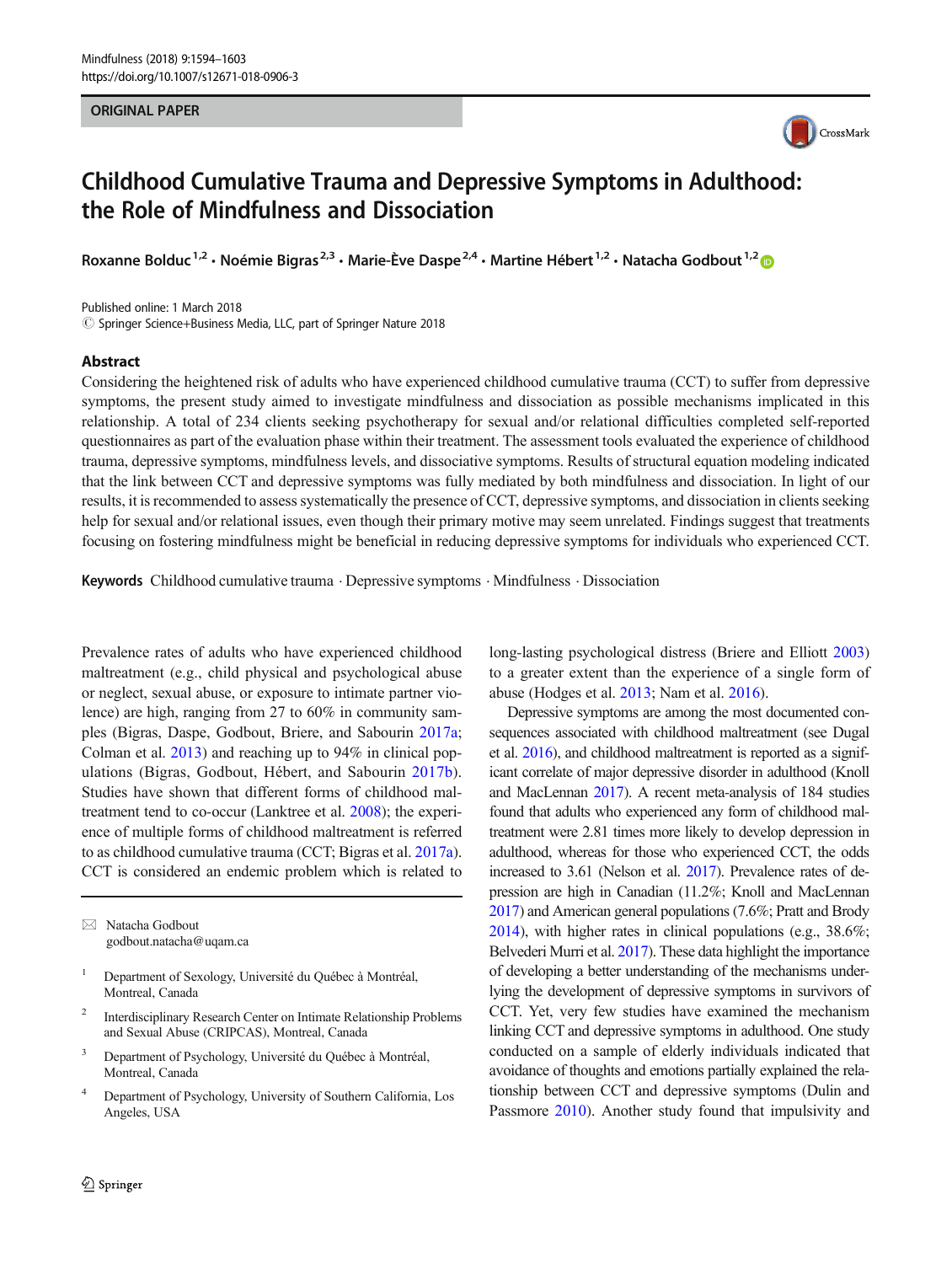hopelessness acted as mediators of the link between CCT and depression in incarcerated youth (Wanklyn et al. [2012](#page-9-0)).

Mindfulness and dissociation are both potential mechanisms explaining the link between CCT and depressive symptoms. More specifically, mindfulness can be defined as "the state of being attentive to and aware of what is taking place in the present" (Brown and Ryan [2003](#page-7-0), p. 822). Survivors of childhood maltreatment, and potentially even more those who have experienced CCT, are likely to show lower levels of mindfulness (Michal et al. [2007\)](#page-8-0). In the face of a traumatic event, the survivor is typically in a state of alarm, with his/her biological systems hyper activated as in survival mode, and traumatic memories (e.g., thoughts and feelings) tend to be embodied in the survivor's experience (Follette et al. [2004\)](#page-8-0). Those traumatic thoughts and feelings are likely to be triggered at some point later in life, become chronic, and impede mindfulness capacities through the use of experiential avoidance (Godbout et al. [2016\)](#page-8-0). Indeed, long-lasting trauma symptoms (i.e., flashbacks, intrusive thoughts, painful thoughts, and other posttraumatic symptoms) resulting from exposure to traumatic events often reflect a narrowed behavioral repertoire, highlighting a sort of psychological rigidity that has been described as "not being able to be mindful or present" (Follette et al. [2004,](#page-8-0) p. 51; Thompson and Waltz [2010](#page-9-0)).

Previous findings showed that increased levels of mindfulness are correlated with lower symptoms of depression (Zvolensky et al. [2005\)](#page-9-0). The poorer mindfulness skills observed in CCT survivors might therefore partly explain their greater likelihood of developing depressive symptoms. Identifying mindfulness as a mechanism of the association between CCT and depression could highlight an important target for intervention. Indeed, a substantial body of literature indicates the benefits of increased mindfulness skills in the reduction of a variety of symptoms, including those associated with major depressive disorder (Ma and Teasdale [2004](#page-8-0); Teasdale et al. [2002\)](#page-9-0). More precisely, authors suggest that mindfulness could allow clients to face their internal worlds, without rumination but with acceptation; focusing on the "here and now" is thought to help clients become more aware of their negative thoughts, to acknowledge them without judgment, and to realize they are not accurate reflections of their reality, which could help them deal with depressive symptoms (Hofmann et al. [2010;](#page-8-0) Teasdale et al. [2014\)](#page-9-0). Supporting these ideas, multiple clinical interventions have been validated such as mindfulness-based stress reduction (MBSR; Teasdale et al.[1995\)](#page-8-0), mindfulness-based cognitive therapy (MBCT; Segal et al. [2002](#page-8-0)) and acceptance commitment therapy (ACT; Hayes et al.[1999](#page-8-0)). Yet, there is surprisingly no empirical research testing the role of mindfulness in the relationship between exposure to CCT and depressive symptoms.

As for dissociation, it is defined as disturbances or alterations in consciousness, perception, memory, or identity

(DSM-5; American Psychological Association [2013\)](#page-7-0). A main function of dissociation is thought to be the avoidance of painful external experiences or coping with suffering or unbearable emotional states (Briere [2002](#page-7-0)). Maintained by a conditioned process, the avoidance of painful internal states represents the antithesis of mindful behaviors (Follette et al. [2006\)](#page-8-0). When it becomes the main coping strategy, dissociation rather prolongs or exacerbates psychological distress in the long term, potentially because the avoided material cannot be invested and psychologically metabolized (Briere [2015\)](#page-7-0). Adopting distress-sustaining behaviors while trying simultaneously to avoid painful or upsetting internal states can be referred to as a pain paradox. With the objective to reduce distress, the individual may do things that rather intensify unwanted thoughts and feelings, causing them to linger. Moreover, by restricting attention and deadening awareness through the use of dissociation, the individual may miss positive elements of life that are associated with well-being. Anesthetizing their experience may consecutively increase avoidance and eliminate the manifestations of any possible positive options in their lives, which may eventually lead to depressive symptoms (Briere [2015\)](#page-7-0).

Dissociation is a central variable to include in a model examining the mediating role of mindfulness in CCT and depressive symptoms because it is a typical documented effect of CCT (Briere et al[.2016\)](#page-7-0), and may be inversely related to mindfulness. More precisely, individuals exposed to CCT might use dissociation for its capacity to numb, alter awareness, or temporarily "not feel" negative experiences, thereby redirecting attention away from upsetting emotions (Briere et al. [2010\)](#page-7-0). Yet, while avoidance strategies, such as dissociation, are typically used to avoid suffering, they may paradoxically promote or maintain psychological distress over the long haul (Hayes et al. [1996](#page-8-0)). Dissociation and depressive symptoms have been found to be linked, particularly in childhood maltreatment survivors (Francia-Martínez et al. [2003\)](#page-8-0). However, although researchers have suggested that avoidant coping strategies could explain the relationship between childhood maltreatment and psychological distress (Min et al. [2007\)](#page-8-0), to our knowledge, no study explored a multivariate model of the shared and unique contributions of both mindfulness and dissociation as mediators of the effect of CCT on depressive symptoms.

The present study aimed to examine the potential roles of mindfulness and dissociation in the relationship between CCT and depressive symptoms as they both represent seemingly opposite poles in reacting to a traumatic experience, and are also core aspects of the central dialectic of trauma (Follette and Pistorello [2007](#page-8-0); Herman [1992](#page-8-0)). It was hypothesized that CCT would be related to increased depressive symptoms and that mindfulness and dissociation would act as mediators of this relationship. More specifically, it was expected that CCT would lead to higher levels of dissociation, which in turn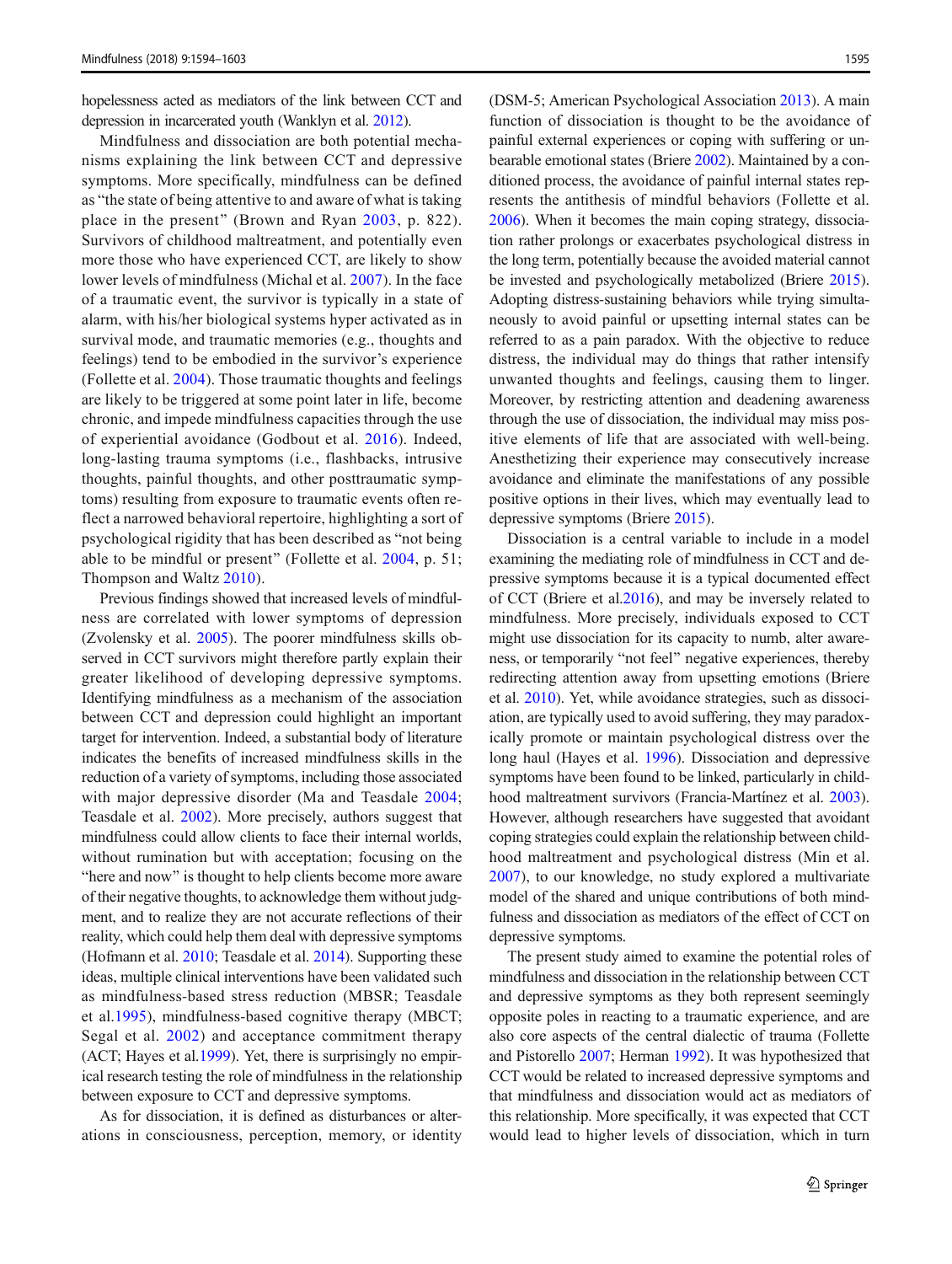would be associated with greater depressive symptoms. It was also expected that CCT would lead to lower levels of mindfulness, which in turn would be associated to greater depressive symptoms. This study focused on clients consulting for sexual and/or relational issues. The documented link between sexual-relational functioning and depression (Forbes et al. [2016\)](#page-8-0), as well as the high rates of childhood trauma found in this clinical population (e.g., Berthelot et al. [2014](#page-7-0); Bigras et al. [2017b](#page-7-0)), argue for the clinical relevance of examining the hypothesized model in this specific sample. In doing so, findings are likely to inform clinical practice for treating adults who have experienced CCT and suffer from depressive symptoms.

# Method

# **Participants**

A total of 234 treatment-seeking individuals were recruited for the current study. The sample consisted of 130 women (55.6%) and 104 men (44.4%), with a mean age of 38.7 years  $(SD = 13.1$ , ranged from 17 to 77). Clients were recruited via different clinical settings where they attended therapy with graduate interns in sex therapy: in a university clinic  $(n = 52)$ , 27.2%), hospital/medical settings  $(n = 110, 57.5\%)$ , or other clinical settings offering sex therapy (i.e., community centers, colleges, private practices, and specialized organizations in sexual delinquency;  $n = 29, 15.1\%$ ). Sociodemographic characteristics of the participants are presented in Table 1. The majority were Canadian and earned a college or university degree. Almost half had low personal income, and, regarding current relationship status, the majority reported being single, cohabitating or involved with a common-law partner. The majority of participants defined themselves as heterosexuals.

## Procedure

Data were collected from 2012 to 2014, during the first few therapy sessions. Clinical interns in sex therapy explained the research project, and interested clients completed the consent form. The study was authorized by the university's ethics committee. Participants completed self-reported questionnaires in paper or electronic format. To warrant anonymity, an alphanumeric code was randomly attributed to each participant. A summary of the results was provided (only with the participant's authorization) to the interns and their clinical supervisor.

### Measures

#### Table 1 Sociodemographic information

| Variables                                | Number | Percent |  |
|------------------------------------------|--------|---------|--|
| Relationship status                      |        |         |  |
| Single                                   | 61     | 26.1    |  |
| Single, with occasional partners         | 22     | 9.4     |  |
| In a relationship with a regular partner | 38     | 16.2    |  |
| In a common-law relationship             | 74     | 31.6    |  |
| Married                                  | 38     | 16.2    |  |
| Other, widower                           | 1      | 0.4     |  |
| Sexual orientation, self-defined         |        |         |  |
| Heterosexual                             | 201    | 87.0    |  |
| Homosexual                               | 13     | 5.6     |  |
| <b>Bisexual</b>                          | 13     | 5.6     |  |
| Oueer                                    | 1      | 0.4     |  |
| Other, questioning                       | 3      | 1.3     |  |
| Yearly income                            |        |         |  |
| Less than 19,999\$CAD                    | 96     | 42.1    |  |
| 20,000\$CAD-39,999\$CAD                  | 70     | 30.7    |  |
| 40,000\$CAD-59,999\$CAD                  | 35     | 15.4    |  |
| 60,000\$CAD-79,999\$CAD                  | 16     | 7.0     |  |
| 80,000\$CAD-99,999\$CAD                  | 5      | 2.2     |  |
| More than 100,000\$CAD                   | 6      | 2.6     |  |

[2007\)](#page-7-0) as well as items derived from previous studies on childhood maltreatment (Bernstein et al. [2003](#page-7-0); Briere et al. [2012;](#page-7-0) Godbout et al. [2009](#page-8-0); Higgins and McCabe [2001\)](#page-8-0) were used to assess potential experiences with eight different forms of childhood maltreatment before the age of 18 (e.g., Hodges et al. [2013](#page-8-0)), namely: child sexual abuse (CSA), psychological and physical parental violence, psychological and physical parental neglect, exposure to psychological and physical violence between parents, and peer bullying (specific items can be consulted in Bigras et al. [2017b](#page-7-0)). In our sample, the internal consistency of the questionnaire used to measure CCT was good ( $\alpha$  = .90). Participants indicated the frequency with which they experienced each form of trauma during a typical year, prior to the age of 18, on a scale ranging from  $0 =$  never,  $1 = 1$  time a year,  $2 = 2-5$  times a year,  $3 = 6-10$  times a year,  $4 = 1$  time a month,  $5 = 1$  time a week, to  $6 =$  every day or almost. The variables were then recoded in order to have a dichotomous score for each form of childhood trauma; when the participants indicated 1 or more, the variable was recoded as  $1 =$  presence, and  $0 =$  absence (e.g.,  $0 = 0$  and 1 thru  $6 = 1$ ). CSA was assessed with two items "I had a sexual contact with an adult or a child even though I didn't want to" and "I had a sexual contact with someone at least 5 years older than me before the age of 16 or who was in a position of authority." If the participant answered "yes" to at least one of these questions, a score of 1 was attributed to the CSA variable; otherwise, the participant received a score of 0. Dichotomized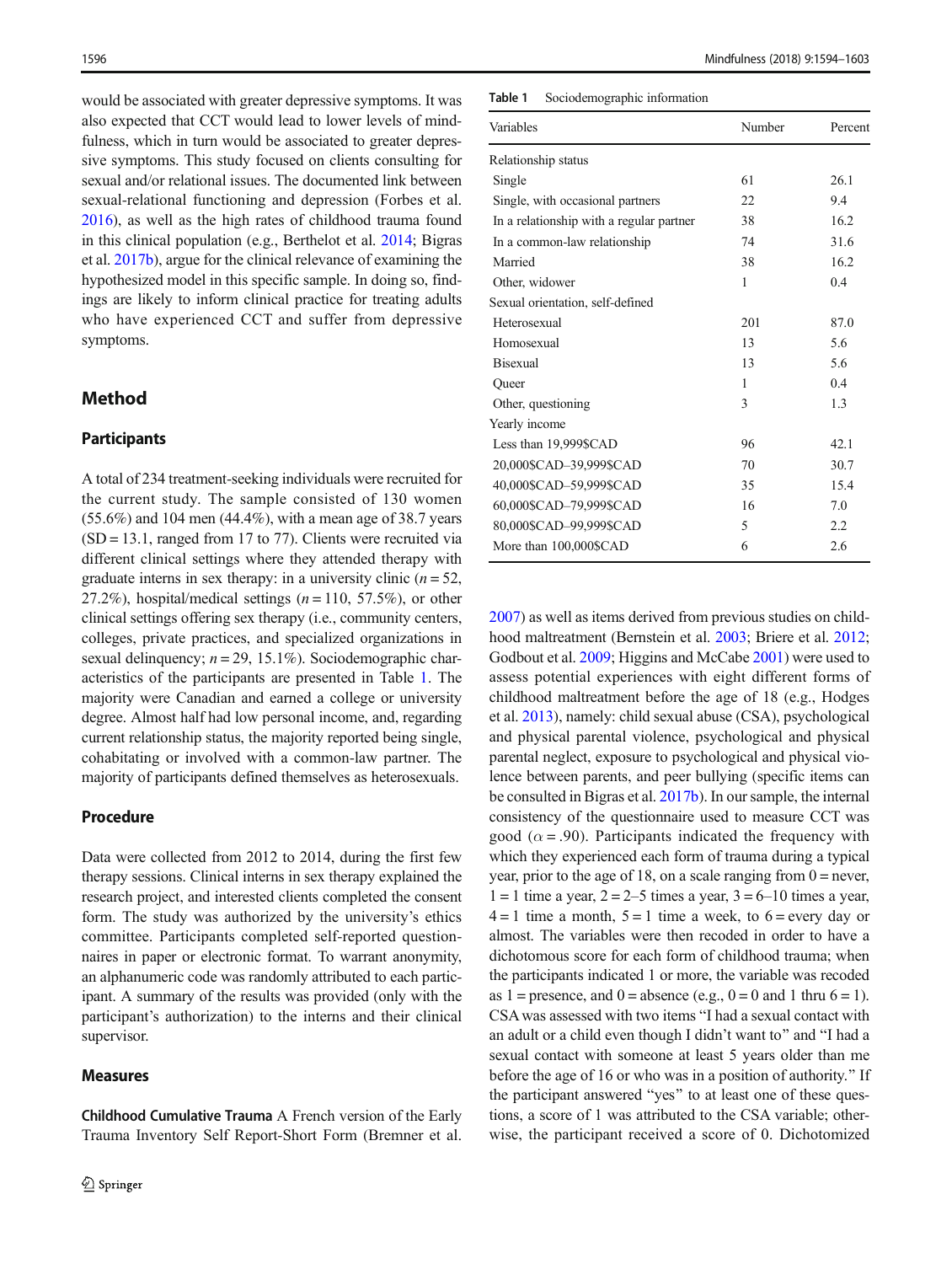scores for each form of trauma were then summed to create a CCT variable ranging from 0 to 8, with higher scores indicating more traumatic experiences.

Dissociation A French version of the 10-item subscale of the Trauma Symptom Inventory-2 (TSI-2; Briere [2011](#page-7-0)) was used to assess dissociation (e.g., cognitive disengagement, out-ofbody experience). Scores range from 0 to 30 with higher scores indicating greater dissociative symptoms. In our sample, the consistency of this questionnaire was good ( $\alpha$  = .82), approaching the one reported by Briere ([2011\)](#page-7-0) ( $\alpha$  = .86). Based on the TSI-2 manual, T-scores of 65 and above are considered clinically elevated.

Mindfulness The Mindfulness Attention Awareness Scale (MAAS; Brown and Ryan [2003](#page-7-0)) translated in French by Jermann et al. [\(2009\)](#page-8-0) was used to assess mindfulness traits. The questionnaire consists of 15 items on a six-point Likert scale ranging from  $1 =$  almost always to  $6 =$  almost never. An example of an item is "I do jobs or tasks automatically, without being aware of what I'm doing.^ Scores range from 15 to 90 with higher scores indicating higher levels of mindfulness. Internal consistency was good both in the validation study  $(\alpha = .87;$  Brown and Ryan [2003](#page-7-0)) and with the current sample  $(\alpha = .90)$ .

Depressive Symptoms Two questionnaires were used to measure depressive symptoms. First, the French version of the Beck Depression Inventory-13 (BDI-13; Beck [1978](#page-7-0); Bourque and Beaudette [1982\)](#page-7-0) asks participants to select the statement that best describes their situation over the past week, between 4 and 6 response options. For every item, the response is coded with a value ranging from 0 to 3  $(0 = I \text{ am})$ not particularly pessimistic or discouraged about the future,  $1 = I$  feel discouraged about the future,  $2 = I$  feel that I will not ever get over my troubles,  $3 = I$  feel that the future is hopeless and that things cannot improve). Scores on the BDI-13 range from 0 to 39, with scores of 16 and above suggesting severe depressive symptoms (Bourque and Beaudette [1982](#page-7-0); Burns and Beck [1978](#page-7-0)). The BDI-13 showed a good internal consistency ( $\alpha$  = .91) in our study, which corresponds to the validation study ( $\alpha$  = .90; Bourque and Beaudette [1982\)](#page-7-0). Second, the French version (Boyer et al. [1993](#page-7-0)) of the Depressive Symptoms subscale of the Psychiatric Symptom Index (PSI) was used (Ilfeld [1976\)](#page-8-0), with the addition of one item concerning suicidal ideation. The participants indicated the frequency with which they had experienced each statement in the past week, ranging from  $0 =$  never,  $1 =$  sometimes,  $2 =$ most times, to  $3 = \text{very frequently}$ . An example is "I got bored or lack of interest about something.^ Previous studies indicated good consistency for this 7-item measure (Godbout et al. [2009](#page-8-0)). In the current sample, Cronbach's  $\alpha$  = .82. Scores range from 0 to 21 with higher scores indicating more depressive symptoms. Scores on the BDI-13 and PSI were both used as indicators of a latent variable of depressive symptoms.

## Data Analyses

Descriptive and correlational analyses were conducted using SPSS version 21 ([2012\)](#page-8-0) to examine the rates of CCT and depressive symptoms within the sample as well as the associations between the studied variables. The hypothesized model was tested using structural equation modeling in Mplus (Muthén and Muthén [1998](#page-8-0)–2012). Adequacy of model fit was assessed through several indices: the chi-square statistic, the comparative fit index (CFI; Bentler [1990](#page-7-0)), and the root mean square error of approximation (RMSEA; Steiger [1990\)](#page-8-0). A statistically nonsignificant chi-square value, a CFI value of .90 or higher, and a RMSEA value below .06 are considered indicators of good fit (Hu and Bentler [1999\)](#page-8-0), with a RMSEA 90% confidence interval ranging from 0 to .08 indicating a good precision in assessing model fit. Because chi-square tests are sensitive to sample size (Kline [2011](#page-8-0)), we also used the ratio of chi-square to degrees of freedom ( $\chi^2$ /df). Values less than 5 indicate a satisfactory fit, but a more conservative cutoff value of 3 is ideal (Ullman [2001\)](#page-9-0).

Examination of indirect effects was performed using the Mplus model indirect command (Muthén and Muthén [1998](#page-8-0)– 2012). A bootstrap confidence interval of 95% was used to verify the significance of indirect effects (MacKinnon and Fairchild [2009\)](#page-8-0). This bias-corrected method uses a distribution of coefficients' products obtained through resampling, generating confidence limits in order to identify the indirect effects' true coefficient value. When zero is not in the confidence interval, the indirect effect is considered significant (Preacher and Hayes [2004\)](#page-8-0). Next, we computed the ratio of the indirect effect to the total effect (Preacher and Kelley [2011](#page-8-0)). A higher value for the ratio indicates a greater contribution of the mediators in the relationship between the independent variable and the dependent variable.

Gender invariance was evaluated using multi-group analyses. Freely estimated models for women and men were compared to models in which the regression paths were constrained to be equal across gender. A significant univariate incremental chi-square value  $(p < .05)$  indicates evidence of differences across men and women whereas a  $p$  value below .05 suggests that the hypothesized model can be generalized across gender.

## Results

As presented in Table [2](#page-4-0), the prevalence of the eight different forms of childhood maltreatment endorsed by the participants varied between 28.5 and 73.6%. Based on the clinical cut-off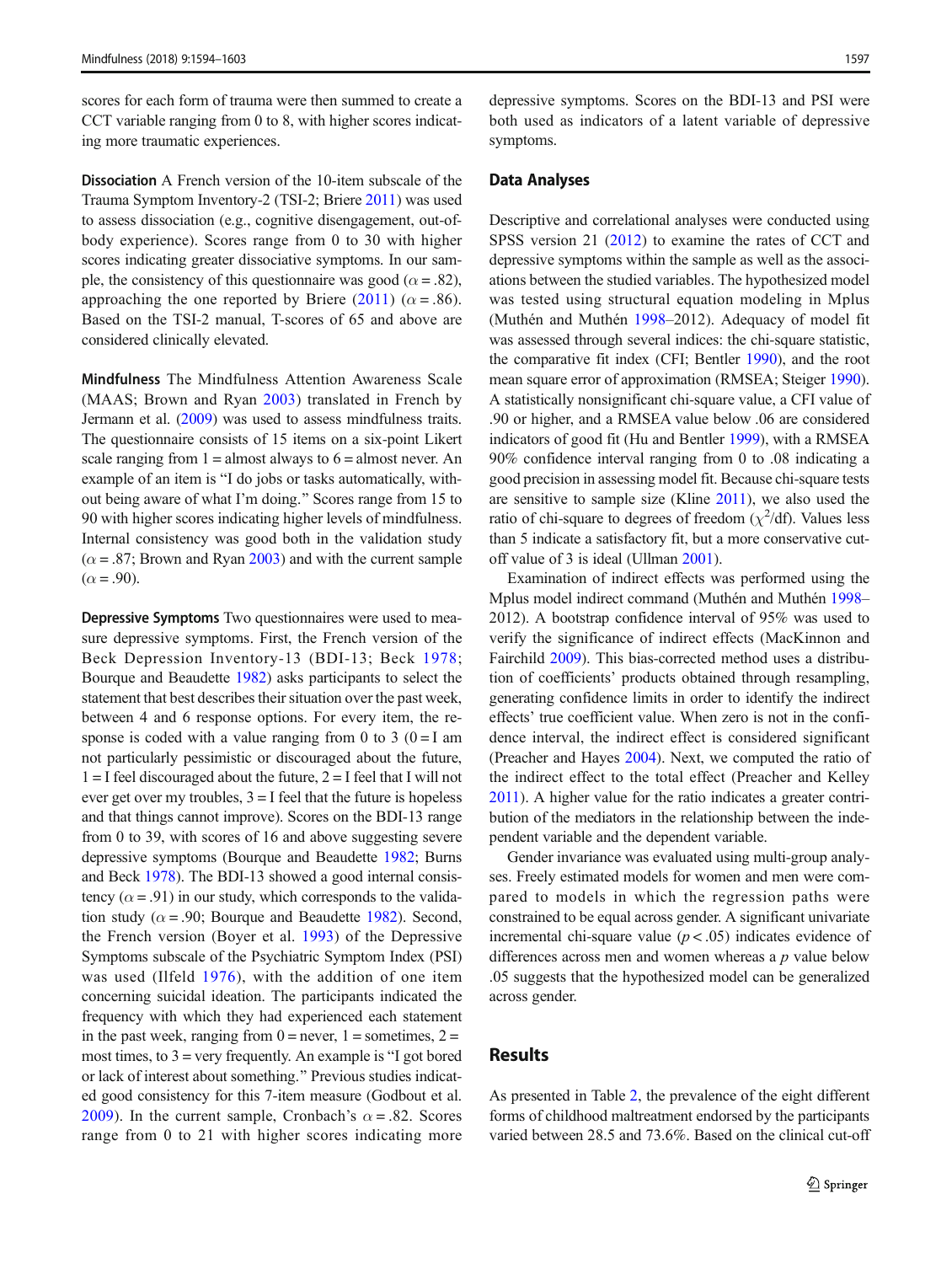<span id="page-4-0"></span>score for dissociation (Briere [2011](#page-7-0)), 26.5% of our sample had clinically elevated symptoms of dissociation and 13.9% had problematic scores. As for depressive symptoms, according to the clinical cut-off score (Bourque and Beaudette [1982](#page-7-0); Burns and Beck [1978](#page-7-0)), 15.8% of the participants showed symptoms of severe depression and 29.1% of moderate depression. Means and standard deviations for the key variables are shown in Table [3,](#page-5-0) presented according to the number of childhood traumas experienced. Also shown in this table are the rates of participants showing clinically elevated scores for both dissociation and depressive symptoms using the BDI-13.

Table [4](#page-5-0) shows means and standard deviations for the whole sample, as well as correlations between the study variables. Results showed that CCT was significantly associated with increased dissociation and depressive symptoms, and negatively linked to mindfulness. Mindfulness was significantly associated with lower levels of depressive symptoms, whereas dissociation was related to higher levels of depressive symptoms. Finally, dissociation and mindfulness were negatively correlated.

# Integrative Model of CCT, Mindfulness, Dissociation, and Depressive Symptoms

Results of the structural equation model are presented in Fig. [1](#page-6-0). The direct link between CCT and depressive symptoms was significant (see in brackets) before the inclusion of the mediators. After adding mindfulness and dissociation to the model, the direct link between CCT and depressive symptoms was no longer significant. Results suggest that CCT leads to higher dissociation, which in turn leads to more depressive symptoms. CCT also significantly contributes to lower levels of mindfulness, which in turn leads to more depressive symptoms. The covariance between the error terms for dissociation and mindfulness was negative and significant. Fit indices indicated that the specified model was a good representation of the data,  $\chi^2(2) = .43$ ,  $p = .81$ ,  $\chi^2/dl = .21$ , CFI = 1.00, RMSEA = .00 with 90% C.I. [.00, .08].

Table 2 Prevalence of childhood interpersonal traumas

| Variables                                        | Number | Percent |  |
|--------------------------------------------------|--------|---------|--|
| Childhood sexual abuse                           | 90     | 39.5    |  |
| Parental psychological violence                  | 144    | 63.4    |  |
| Parental physical violence                       | 116    | 51.1    |  |
| Parental psychological neglect                   | 167    | 73.6    |  |
| Parental physical neglect                        | 65     | 28.5    |  |
| Exposure to interparental psychological violence | 133    | 58.3    |  |
| Exposure to interparental physical violence      | 42     | 18.3    |  |
| Peer bullying                                    | 144    | 63.2    |  |

Indirect Effects Tests of indirect effects showed that the path from CCT to depressive symptoms going through both dissociation ( $b = .14$ , 95% bootstrap C.I. = .03, .28) and mindfulness ( $b = .53$ , 95% bootstrap C.I. = .30, .78) were significant. supporting the mediational role of both dissociation and mindfulness. More specifically, the proportion of the indirect effect going through dissociation was 14% whereas the proportion of the indirect effect going through mindfulness was 52%. Overall, the final model explained 3.3% of the variance in dissociation, 14.4% of the variance in mindfulness, and 38.2% of the variance in depressive symptoms.

Gender Invariance The model was first assessed in women and men, allowing all paths to be freely estimated, to ensure that the model is a good representation of the data in both groups. Results revealed a good-fitting model:  $\chi^2(5) = 1.566$ ,  $p = .905$ ,  $\chi$ 2/df = .31, CFI = 1.00, RMSEA = .00, 90% IC (.00 to .05). This freely estimated model was then compared to a more restrictive model in which all paths, variances, and covariances were constrained to be equal across men and women. Adding equality constraints did not significantly worsen the fit of the model,  $\Delta \chi^2(12) = 15.32$ ,  $p = .224$ , suggesting that there are no significant gender differences in the associations between CCT, dissociation, mindfulness, and depression.

# **Discussion**

The aim of this study was to examine the hypothesized mediational role of mindfulness and dissociation in the relationship between CCT and depressive symptoms in a clinical sample of individuals seeking sex therapy. Our findings support the hypothesis that both mindfulness and dissociation act as distinct mediators of the link between CCT and depressive symptoms. Results indicated that a greater accumulation of different forms of interpersonal traumas during childhood is associated with a decreased capacity to be attentive to and aware of what is taking place in the present moment (lower scores of mindfulness) and higher dissociation, which in turn led to higher depressive symptoms (e.g., increased sadness, unhappiness, guilt, irritability, and loss of interest towards what was previously enjoyed).

Previous studies documented the efficiency of mindfulnessbased treatments to treat depressive symptoms (e.g., Forman et al. [2007\)](#page-8-0). However this study suggests the implicated mechanisms of both mindfulness and dissociation in the relationship between CCT and depressive symptoms. This study provides empirical support regarding the role of mindfulness in treating adults who experienced childhood maltreatment, especially CCT. These data support the growing literature addressing the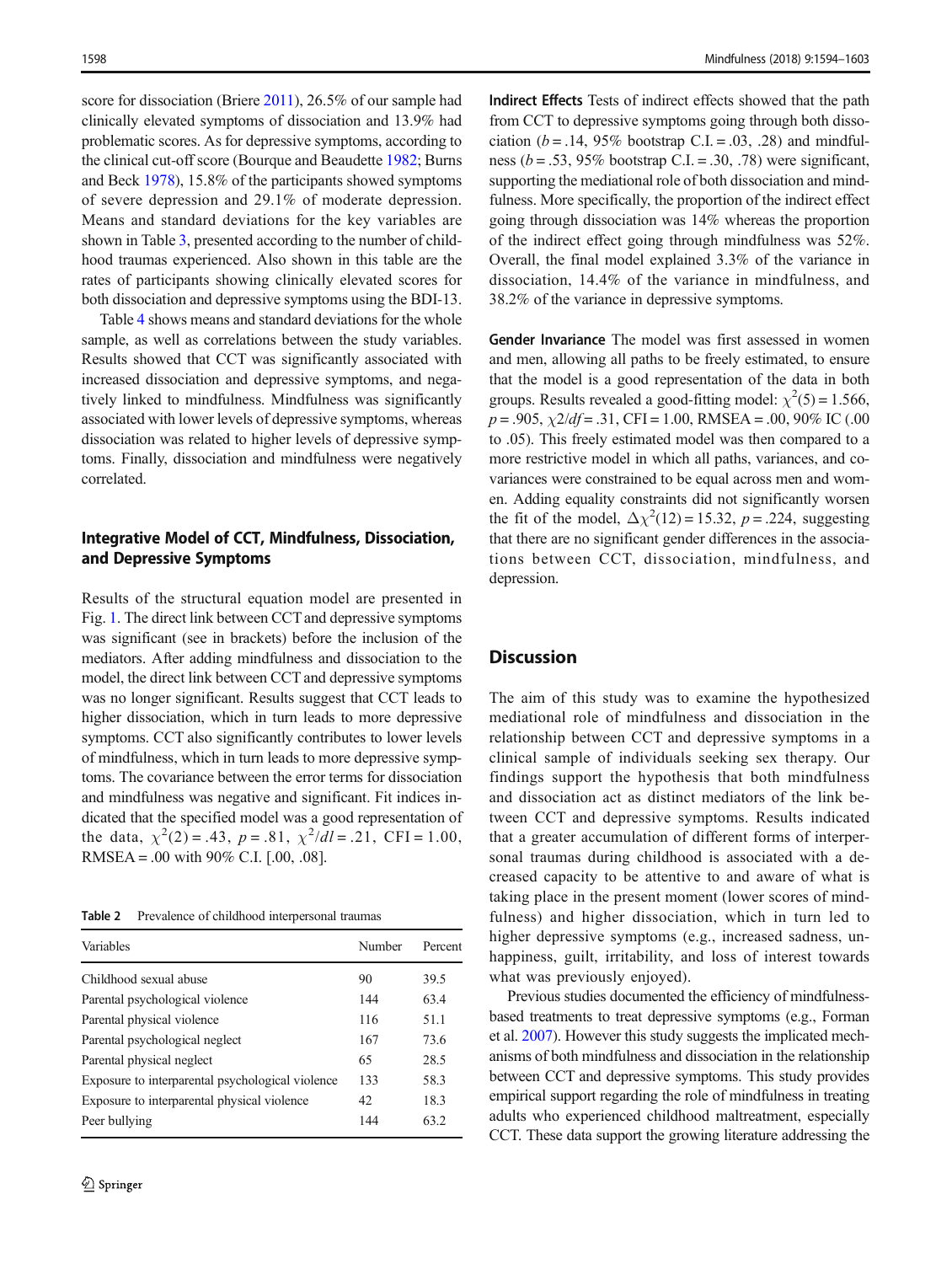#### <span id="page-5-0"></span>Table 3 Descriptive data by number of childhood traumas

|                                | $\boldsymbol{n}$ | $\%$ | Mindfulness    |           | Depression (PSI) |           | Dissociation   |           |                           | Depression (BDI) |                  |           |                            |              |
|--------------------------------|------------------|------|----------------|-----------|------------------|-----------|----------------|-----------|---------------------------|------------------|------------------|-----------|----------------------------|--------------|
|                                |                  |      |                |           |                  |           |                |           | In the clinical<br>range* |                  |                  |           | In the clinical<br>range** |              |
| Number of<br>childhood traumas |                  |      | $\overline{M}$ | <b>SD</b> | M                | <b>SD</b> | $\overline{M}$ | <b>SD</b> | $\boldsymbol{n}$          | $\%$             | $\boldsymbol{M}$ | <b>SD</b> | $\boldsymbol{n}$           | $\%$         |
| $\overline{0}$                 | 14               | 6.1  | 74.3           | 9.7       | 3.7              | 3.7       | 55.0           | 13.9      |                           | 7.1              | 4.2              | 5.6       |                            | 7.1          |
|                                | 19               | 8.3  | 70.7           | 11.1      | 5.8              | 4.0       | 52.9           | 11.4      | 3                         | 15.8             | 5.0              | 4.6       | $\theta$                   | $\mathbf{0}$ |
| 2                              | 36               | 15.7 | 67.5           | 14.4      | 5.7              | 3.8       | 55.4           | 14.5      | 8                         | 22.2             | 7.1              | 6.2       | $\overline{4}$             | 11.1         |
| 3                              | 34               | 14.8 | 65.1           | 9.4       | 5.9              | 3.7       | 57.8           | 10.5      | 11                        | 32.4             | 6.8              | 5.6       | 2                          | 5.9          |
| 4                              | 29               | 12.6 | 63.4           | 12.6      | 8.6              | 5.3       | 58.0           | 11.6      | 8                         | 27.6             | 10.0             | 6.8       | 6                          | 20.7         |
| 5                              | 33               | 14.3 | 58.7           | 12.9      | 8.7              | 5.1       | 58.3           | 11.2      | $\tau$                    | 21.2             | 12.2             | 7.8       | 9                          | 27.3         |
| 6                              | 34               | 14.8 | 61.9           | 13.3      | 7.2              | 4.7       | 57.1           | 13.1      | 8                         | 23.5             | 8.7              | 7.1       | 5                          | 14.7         |
| 7                              | 25               | 10.9 | 56.8           | 11.1      | 7.8              | 5.3       | 65.4           | 12.4      | 13                        | 52.0             | 11.4             | 8.9       | 7                          | 28.0         |
| 8                              | 6                | 2.6  | 47.5           | 17.4      | 8.7              | 6.5       | 57.8           | 9.1       |                           | 16.7             | 12.0             | 9.5       | 3                          | 50.0         |

\*Clinically elevated scores only; \*\*Severe symptoms of depression only

effectiveness of mindfulness in psychological treatment (e.g., Thompson et al. [2011\)](#page-9-0).

Results support our main hypotheses that mindfulness and dissociation act as two distinct mediators of the association between CCT and depressive symptoms in adulthood. These findings are in line with Michal et al.'s [\(2007\)](#page-8-0) postulate suggesting that dissociation and mindfulness are not simply opposite constructs, but distinct phenomena. Overall, our results showed that adults who experienced multiple forms of childhood traumas are more likely to avoid internal states that could be painful or upsetting, as reflected by lower mindfulness capacities and higher levels of dissociation. In turn, this deadened awareness to the world and involvement in distresssustaining behaviors are likely to increase their depressive symptoms. This mechanism may well represent a behavioral loop (Hayes and Gifford [1997](#page-8-0)) of negative reinforcement, where one could temporary deal with painful depressive symptoms through the use of avoidance strategies including dissociation. This is also in line with the pain paradox and the central dialectic of trauma theory stating that trauma survivors may use avoidance strategies to avoid distressing trauma-related emotions, but that this avoidance maintains or even increases the symptoms (Briere [2015;](#page-7-0) Follette and Pistorello [2007\)](#page-8-0). This model puts forth that in order to stop this vicious cycle of negative reinforcement, trauma survivors should progressively experience painful states and/or thoughts, and avoid avoidance per se. Indeed, various theoretical approaches suggest that directly engaging psychological pain within the therapeutic window (see Briere [2002\)](#page-7-0) allows the individual to habituate, desensitize, and cognitively process traumatic mental material until it no longer produces distress or intrusive thoughts (Briere [2015\)](#page-7-0).

Finally, our results highlighted a considerable prevalence of several forms of childhood traumas and an elevated prevalence of their accumulation in individuals consulting for sexual and/or relational problems. Our data also revealed important rates of psychological distress (i.e., elevated depression and dissociation symptoms), which is consistent with the established scientific knowledge that psychological distress such as depression (see Brotto et al. [2016](#page-7-0), for a review) or symptom complexity (Bigras et al. [2017b](#page-7-0)) affects sexuality in various ways. Precisely, 26.5% of clients in this sample

Table 4 Correlations among study variables

| Variables            | M     | <b>SD</b> | ı.       | 2.                       | 3.                       | -4.     | 5. |
|----------------------|-------|-----------|----------|--------------------------|--------------------------|---------|----|
| 1. CCT               | 3.92  | 2.15      | -        |                          |                          |         |    |
| 2. Dissociation      | 57.68 | 12.44     | $.19**$  | $\overline{\phantom{0}}$ |                          |         |    |
| 3. Mindfulness       | 63.48 | 13.30     | $-.38**$ | $-.45**$                 | $\overline{\phantom{0}}$ |         |    |
| 4. Depression BDI-13 | 8.60  | 7.20      | $.29**$  | $.44**$                  | $-.55**$                 | -       |    |
| 5. Depression PSI    | 6.96  | 4.74      | $.24**$  | $.37**$                  | $-.47**$                 | $.79**$ |    |
|                      |       |           |          |                          |                          |         |    |

CCT Childhood Cumulative Trauma, BDI-13 Beck Depression Inventory-13, PSI Psychiatric Symptom Index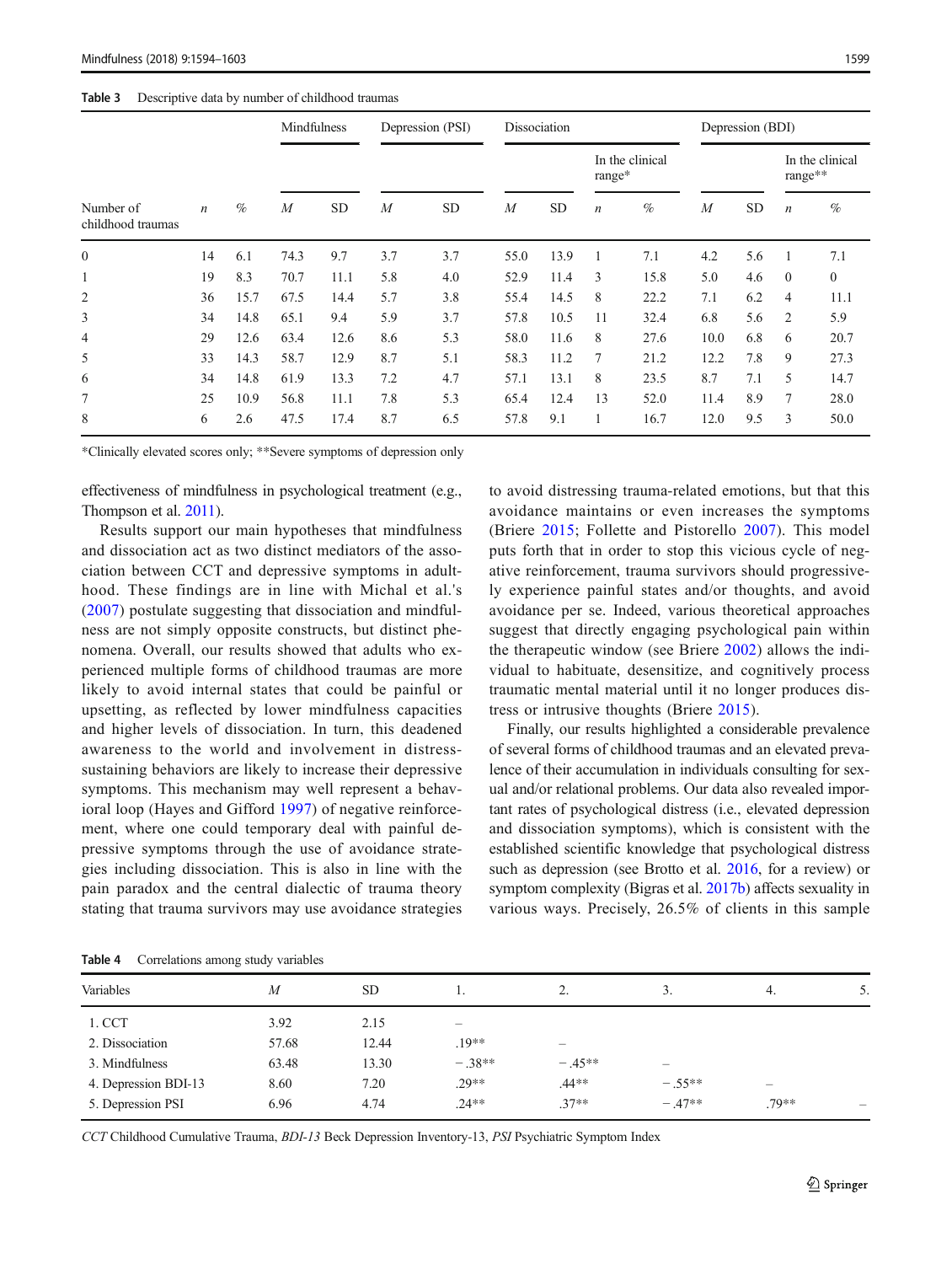<span id="page-6-0"></span>

Fig. 1 The role of mindfulness and dissociation in the relationship between childhood cumulative trauma and depressive symptoms. CCT Childhood Cumulative Trauma, BDI-13 Beck Depression Inventory-13,

*PSI* Psychiatric Symptom Index. Single asterisk indicates  $p < .05$ ; double asterisks indicate  $p < .01$ ; triple asterisks indicate  $p < .001$ 

reported clinically elevated dissociative symptoms, whereas 15.8% had severe symptoms of depression and 29.1% showed moderate symptoms of depression. These findings underscore the relevance of systematically assessing the presence of psychological distress, as well as the presence of multiple forms of childhood traumas, even if the client's motive for therapy is not directly linked to these aspects (Bigras et al. [2017b](#page-7-0)), to better target symptoms and intervene adequately.

## Limitations and Future Research

It is important to mention the limitations of our study. The variables were derived from retrospective self-reported questionnaires. In particular, CCT could be underestimated or overestimated given that these experiences occurred in the participants' childhood, and it could be difficult to have an exact recall of their experiences. Moreover, we cannot make any firm assumptions about the generalizability of our results considering that our sample consisted of a clinical sample of participants seeking sex therapy. Given our narrowed sample, further research should aim to replicate this study with different and broader samples. There are no causal conclusions possible when it comes to the impacts of CCT because of the crosssectional nature of the data. In addition, we cannot examine whether the observed links between CCT, mindfulness, dissociation, and depression are maintained over time or if therapy lowers the strength of their associations. To study this possibility, future studies with post-treatment and follow-up assessments are needed. Future research could also aim to develop new longitudinal research protocols bridging existing mindfulness-based treatments with sex therapy clinical settings to evaluate their effectiveness over time regarding depression.

Our model suggests that treatments targeting dissociative symptoms and fostering mindfulness capacities could help reduce depressive symptoms in CCT survivors, since they are at a greater risk of adopting dysfunctional avoidance strategies that can maintain or exacerbate their present difficulties.

Further research is needed to determine if validated mindfulness-based treatments such as MBSR (Teasdale et al. [1995](#page-8-0)), ACT (Hayes et al. [1999](#page-8-0)), and MBCT (Segal et al. [2002\)](#page-8-0) could be used to help CCT survivors who suffer from depression (e.g., Batink et al. [2013\)](#page-7-0). A humanistic, existential, phenomenological clinical approach fosters similar concepts that are put forth in mindfulness such as being fully present and being non-judgmental towards oneself (see Felder et al. [2014\)](#page-8-0). More precisely, it is encouraged to allow clients to be in contact with their internal world and emotions, to experience and express their feelings without the fear of judgment and to help them recognize and identify their emotions. One's own internal world is such complex realm and future studies are needed to examine how therapeutic intervention could facilitate a better understanding of oneself, offering a safe-space to be vulnerable and experience the present moment as it unfolds.

Overall, our findings suggest that focusing on mindfulness could reduce depressive symptoms in clients seeking treatment for sexual and/or relational difficulties, particularly CCT survivors. Future studies could examine the effects of applying central Western and Buddhist notions in trauma processing such as "leaning in to pain" (Brach  $2003$ ) or "sitting with traumatic material" (Hayes et al. [2012\)](#page-8-0). Future studies should also examine if fostering mindfulness leads to not only decreased depressive symptoms, but also overall well-being (e.g., relational, sexual, life satisfaction), because, in the end, mindfulness is more than a mere skill, it is a state of being that has great potential for increased daily happiness and an overall feeling that life is worth living, as it unfolds.

Acknowledgements The authors want to thank all the clients who participated in this study. Also, this study would not have been possible without the valuable collaboration of the graduate interns in sexology as well as a number of student members of the Trauma and Couple Research and Intervention Unit (TRACE), who collaborated in the data collection. Finally, we want to acknowledge Michel Goulet, sexologist and clinical professor of sexology, UQAM, without whom this collaboration between research and clinical work would have not been possible.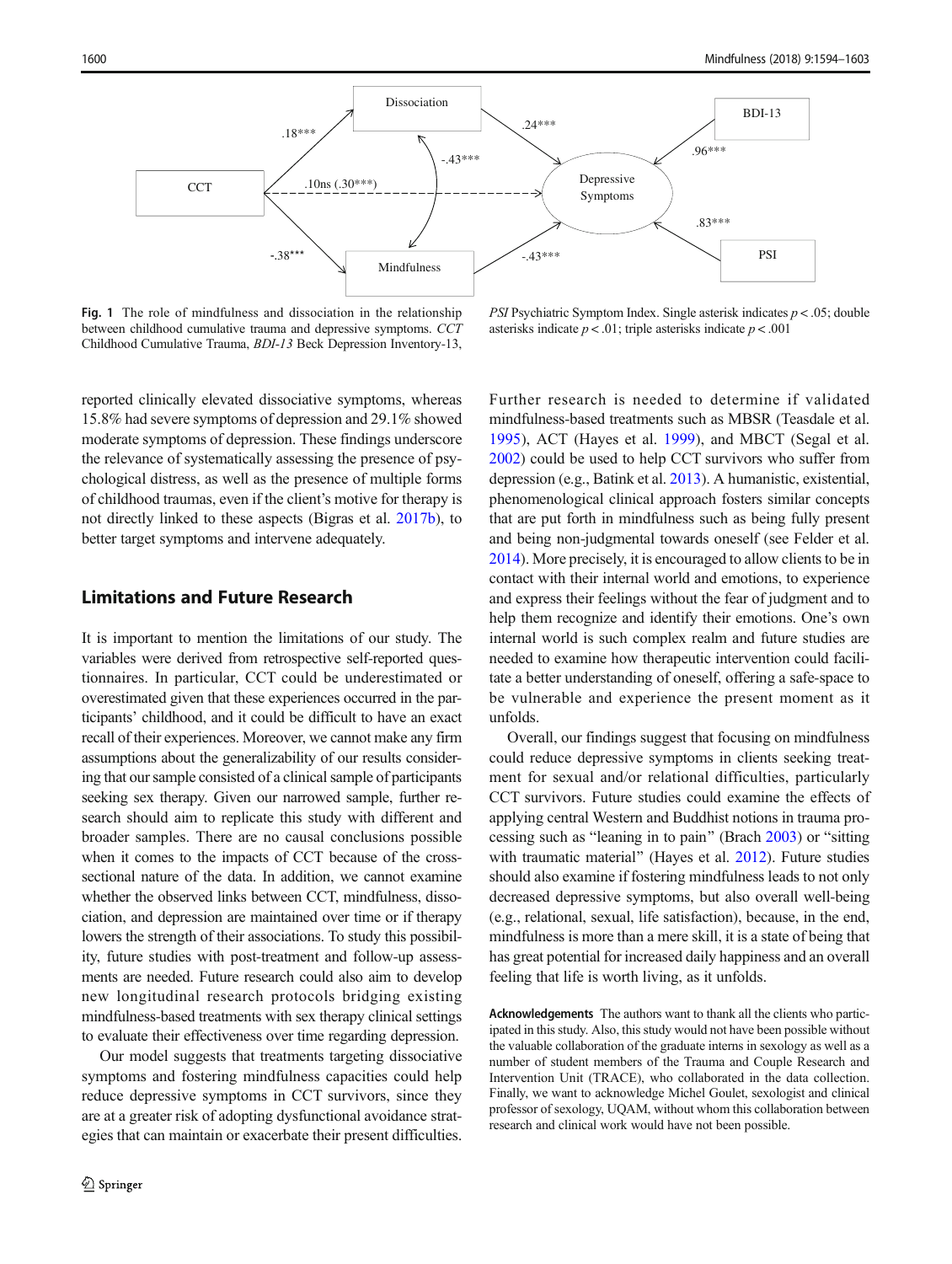<span id="page-7-0"></span>Author Contributions RB: acquisition of data, designed and executed the study, assisted with the data analyses, and drafted the manuscript. NB: designed and executed the study, assisted with the data analyses, and collaborated with the writing and editing of the paper. MÈD: performed the structural equation analysis as well as writing data analyses section, provided critical review and final approval of the manuscript. MH: provided critical review and final approval for the manuscript. NG: responsible of the project, acquisition of data, designed and executed the study, wrote the paper, supervision, review, and editing of the final manuscript.

Funding This study was partially funded by grants from the Fonds de Recherche du Québec—Santé (FRQS), the Fonds de Recherche du Québec—Société et Culture (FRQSC), the Interdisciplinary Research Centre on Intimate Relationship Problems and Sexual Abuse (CRIPCAS), and UQAM, to the last author.

#### Compliance with Ethical Standards

Conflict of Interest The authors declare that they have no conflicts of interest.

Ethic Statement All procedures performed in studies involving human participants were in accordance with the ethical standards of the Université du Québec à Montréal (UQAM) and with the 1964 Helsinki declaration and its later amendments or comparable ethical standards. The research project was approved by the UQAM Ethic Institutional Board.

Informed Consent Informed consent was obtained from all individual participants included in the study.

Ethical Approval All procedures performed in studies involving human participants were in accordance with the ethical standards of the institutional and/or national research committee and with the 1964 Helsinki declaration and its later amendments or comparable ethical standards. This article does not contain any studies with animals.

#### References

- American Psychiatric Association. (2013). Diagnostic and statistical manual of mental disorders: DSM-5. Washington, D.C.: American Psychiatric Association.
- Batink, T., Peeters, F., Geschwind, N., van Os, J., & Wichers, M. (2013). How does MBCT for depression work? Studying cognitive and affective mediation pathways. PLoS One, 8(8), e72778.
- Beck, A. T. (1978). Depression inventory. Philadelphia, PA: Center for Cognitive Therapy.
- Belvederi Murri, M., Ferrigno, G., Penati, S., Muzio, C., Piccinini, G., Innamorati, M., et al. (2017). Mentalization and depressive symptoms in a clinical sample of adolescents and young adults. Child and Adolescent Mental Health, 22(2), 69–76.
- Bentler, P. M. (1990). Comparative fit indices in structural models. Psychological Bulletin, 107(2), 38–246.
- Bernstein, D. P., Stein, J. A., Newcomb, M. D., Walker, E., Pogge, D., Ahluvalia, T., et al. (2003). Development and validation of a brief screening version of the Childhood Trauma Questionnaire. Child Abuse & Neglect, 27(2), 169–190.
- Berthelot, N., Hébert, M., Godbout, N., Goulet, M., Bergeron, S., & Boucher, S. (2014). Childhood maltreatment increases the risk of intimate partner violence via PTSD and anger personality traits in

individuals consulting for sexual problems. Journal of Aggression, Maltreatment & Trauma, 23(9), 982–998.

- Bigras, N., Daspe, M.-È., Godbout, N., Briere, J., & Sabourin, S. (2017a). Cumulative childhood trauma and adult sexual satisfaction: mediation by affect dysregulation and sexual anxiety in men and women. Journal of Sex & Marital Therapy, 43(4), 377–396.
- Bigras, N., Godbout, N., Hébert, M., & Sabourin, S. (2017b). Cumulative adverse childhood experiences and sexual satisfaction in sex therapy patients: what role for symptom complexity? The Journal of Sexual Medicine, 14(3), 444–454.
- Bourque, P., & Beaudette, D. (1982). Étude psychométrique du questionnaire de dépression de Beck auprès d'un échantillon d'étudiants universitaires francophones. Canadian Journal of Behavioural Science/Revue canadienne des sciences du comportement, 14(3), 211–218.
- Boyer, R., Préville, M., Légaré, G., & Valois, P. (1993). La détresse psychologique dans la population du Québec non institutionnalisée: résultats normatifs de l'enquête Santé Québec. The Canadian Journal of Psychiatry, 38(5), 339–343.
- Brach, T. (2003). Radical acceptance: embracing your life with the heart of a Buddha. New York, NY: Bantam Dell.
- Bremner, J. D., Bolus, R., & Mayer, E. A. (2007). Psychometric properties of the early trauma inventory—self report. The Journal of Nervous and Mental Disease, 195(3), 211–218.
- Briere, J. (2002). Treating adult survivors of severe childhood. In J. E. B. Myers, L. Berliner, J. Briere, C. T. Hendrix, T. Reid, & C. Jenny (Eds.), The APSAC handbook on child maltreatment (2nd ed., pp. 175–202). Newbury Park, CA: Sage Publications.
- Briere, J. (2011). Trauma symptom inventory–2 (TSI–2). Odessa, FL: Psychological Assessment Resources.
- Briere, J. (2015). Pain and suffering: a synthesis of Buddhist and Western approaches to trauma. In V. M. Follette, J. Briere, D. Rozelle, J. Hopper, & D. I. Rome (Eds.), Mindfulness-oriented interventions for trauma: integrating contemplative practices (pp. 11–30). New York, NY: Guilford.
- Briere, J., & Elliott, D. M. (2003). Prevalence and psychological sequelae of self-reported childhood physical and sexual abuse in a general population sample of men and women. Child Abuse & Neglect, 27(10), 1205–1222.
- Briere, J., Hodges, M., & Godbout, N. (2010). Traumatic stress, affect dysregulation, and dysfunctional avoidance: a structural equation model. Journal of Traumatic Stress, 23(6), 767–774.
- Briere, J., Godbout, N., & Runtz, M. (2012). The psychological maltreatment review (PMR): initial reliability and association with insecure attachment in adults. Journal of Aggression, Maltreatment & Trauma, 21(3), 300–320.
- Briere, J., Dietrich, A., & Semple, R. J. (2016). Dissociative complexity: antecedents and clinical correlates of a new construct. Psychological Trauma: Theory, Research, Practice, and Policy, 8(5), 577–584.
- Brotto, L., Atallah, S., Johnson-Agbakwu, C., Rosenbaum, T., Abdo, C., Byers, E. S., et al. (2016). Psychological and interpersonal dimensions of sexual function and dysfunction. The Journal of Sexual Medicine, 13(4), 538–571.
- Brown, K. W., & Ryan, R. M. (2003). The benefits of being present: mindfulness and its role in psychological well-being. Journal of Personality and Social Psychology, 84(4), 822–848.
- Burns, D. D., & Beck, A. T. (1978). Cognitive behavior modification of mood disorders. Cognitive behavior therapy: Research and application, 109–134.
- Colman, I., Garad, Y., Zeng, Y., Naicker, K., Weeks, M., Patten, S. B., et al. (2013). Stress and development of depression and heavy drinking in adulthood: moderating effects of childhood trauma. Social Psychiatry and Psychiatric Epidemiology, 48(2), 265–274.
- Dugal, C., Bigras, N., Godbout, N., & Bélanger, C. (2016). Childhood interpersonal trauma and its repercussions in adulthood: an analysis of psychological and interpersonal sequelae. In G. El-Baalbaki & C.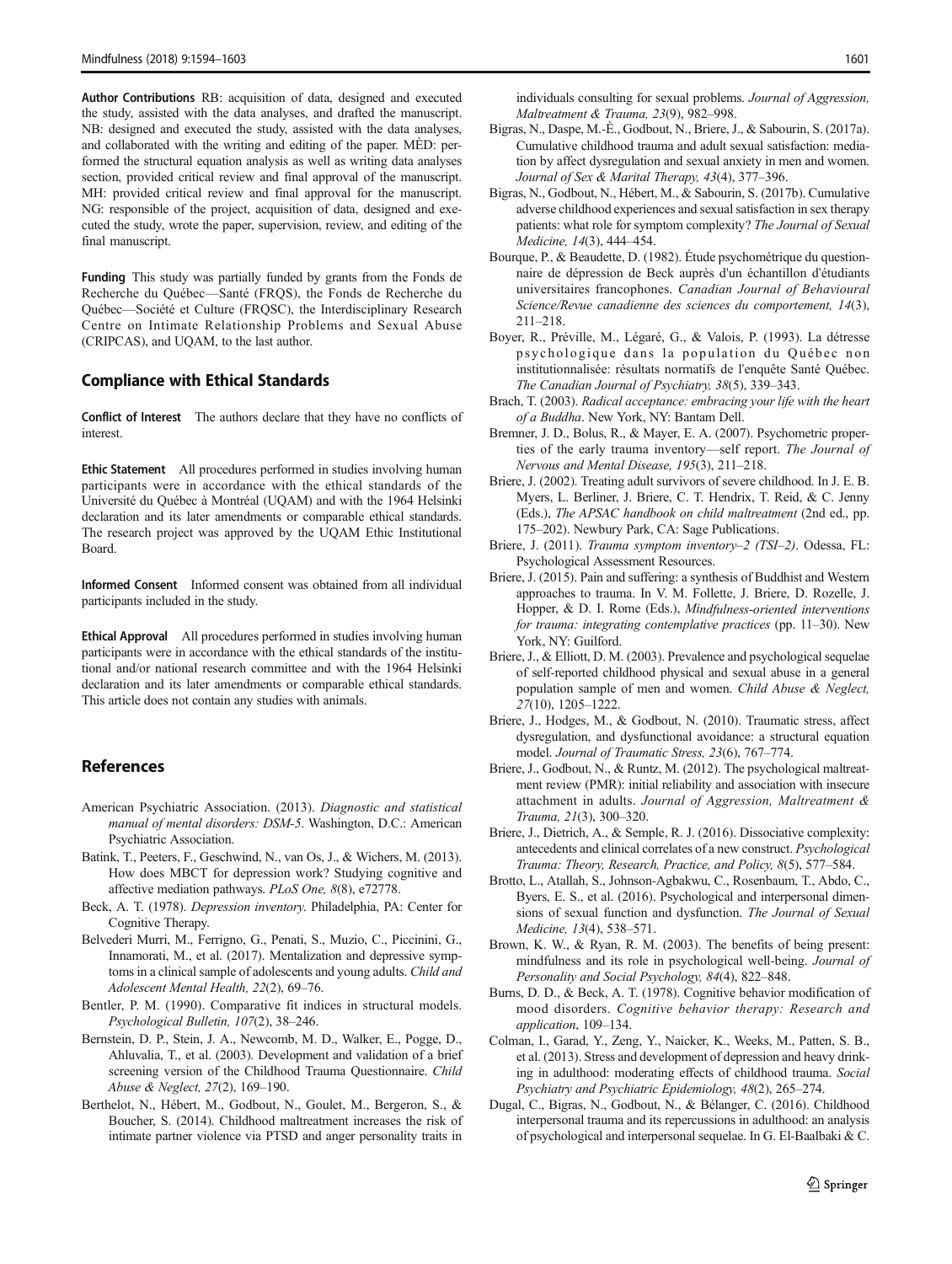<span id="page-8-0"></span>Fortin (Eds.), A multidimensional approach to post-traumatic stress disorder: from theory to practice. Rijeka: InTech Open science publishers.

- Dulin, P. L., & Passmore, T. (2010). Avoidance of potentially traumatic stimuli mediates the relationship between accumulated lifetime trauma and late-life depression and anxiety. Journal of Traumatic Stress, 23(2), 296–299.
- Felder, A. J., Aten, H. M., Neudeck, J. A., Shiomi-Chen, J., & Robbins, B. D. (2014). Mindfulness at the heart of existential-phenomenology and humanistic psychology: a century of contemplation and elaboration. The Humanistic Psychologist, 42(1), 6–23.
- Follette, V. M., & Pistorello, J. (2007). Finding life beyond trauma: using acceptance and commitment therapy to heal from post-traumatic stress and trauma-related problems. Oakland, CA: New Harbinger Publications.
- Follette, V. M., Palm, K. M., & Hall, M. L. R. (2004). Acceptance, mindfulness, and trauma. In S. C. Hayes, V. M. Follette, & M. M. Linehan (Eds.), Mindfulness and acceptance: expanding the cognitive-behavioral tradition (pp. 192–208). New York, NY: Guilford Press.
- Follette, V. M., Palm, K. M., & Pearson, A. N. (2006). Mindfulness and trauma: implications for treatment. Journal of Rational-Emotive and Cognitive-Behavior Therapy, 24(1), 45–61.
- Forbes, M. K., Baillie, A. J., & Schniering, C. A. (2016). A structural equation modeling analysis of the relationships between depression, anxiety, and sexual problems over time. The Journal of Sex Research, 53(8), 942–954.
- Forman, E. M., Herbert, J. D., Moitra, E., Yeomans, P. D., & Geller, P. A. (2007). A randomized controlled effectiveness trial of acceptance and commitment therapy and cognitive therapy for anxiety and depression. Behavior Modification, 31(6), 772–799.
- Francia-Martínez, M., de Torres, I. R., Alvarado, C. S., Martínez-Taboas, A., & Sayers, S. (2003). Dissociation, depression and trauma in psychiatric inpatients in Puerto Rico. Journal of Trauma & Dissociation, 4(4), 47–61.
- Godbout, N., Dutton, D. G., Lussier, Y., & Sabourin, S. (2009). Early exposure to violence, domestic violence, attachment representations, and marital adjustment. Personal Relationships, 16(3), 365–384.
- Godbout, N., Bigras, N., & Dion, J. (2016). Présence attentive et traumas interpersonnels subis durant l'enfance. In S. Grégoire, L. Lachance, & L. Richer (Eds.), La présence attentive (mindfulness): État des connaissances théoriques, empiriques et pratiques (pp. 229-251). Québec, Qc: Presses de l'Université du Québec (PUQ).
- Hayes, S. C., & Gifford, E. V. (1997). The trouble with language: experiential avoidance, rules, and the nature of verbal events. Psychological Science, 8(3), 170–173.
- Hayes, S. C., Wilson, K. G., Gifford, E. V., Follette, V. M., & Strosahl, K. (1996). Experiential avoidance and behavioral disorders: a functional dimensional approach to diagnosis and treatment. Journal of Consulting and Clinical Psychology, 64(6), 1152–1168.
- Hayes, S. C., Strosahl, K. D., & Wilson, K. G. (1999). Acceptance and commitment therapy: an experiential approach to behavior change. New York, NY: Guilford Press.
- Hayes, S. C., Strosahl, K. D., & Wilson, K. G. (2012). Acceptance and commitment therapy: the process and practice of mindful change. New York, NY: Guilford Press.
- Herman, J. L. (1992). Trauma and recovery. New York, NY: Basic Books.
- Higgins, D. J., & McCabe, M. P. (2001). Multiple forms of child abuse and neglect: adult retrospective reports. Aggression and Violent Behavior, 6(6), 547–578.
- Hodges, M., Godbout, N., Briere, J., Lanktree, C., Gilbert, A., & Kletzka, N. T. (2013). Cumulative trauma and symptom complexity in children: a path analysis. Child Abuse & Neglect, 37(11), 891-898.
- Hofmann, S. G., Sawyer, A. T., Witt, A. A., & Oh, D. (2010). The effect of mindfulness-based therapy on anxiety and depression: a meta-

analytic review. Journal of Consulting and Clinical Psychology, 78(2), 169–183.

- Hu, L.-t., & Bentler, P. M. (1999). Cutoff criteria for fit indexes in covariance structure analysis: conventional criteria versus new alternatives. Structural Equation Modeling: A Multidisciplinary Journal, 6(1), 1–55.
- Ilfeld, F. W. (1976). Further validation of a psychiatric symptom index in a normal population. Psychological Reports, 39(3), 1215–1228.
- Jermann, F., Billieux, J., Larøi, F., d'Argembeau, A., Bondolfi, G., Zermatten, A., & Van der Linden, M. (2009). Mindful attention awareness scale (MAAS): psychometric properties of the French translation and exploration of its relations with emotion regulation strategies. Psychological Assessment, 21(4), 506–514.
- Kline, R. B. (2011). Principles and practice of structural equation modeling (3rd ed.). New York, NY: Guilford Press.
- Knoll, A. D., & MacLennan, R. N. (2017). Prevalence and correlates of depression in Canada: findings from the Canadian Community Health Survey. Canadian Psychology / Psychologie canadienne, 58(2), 116–123.
- Lanktree, C. B., Gilbert, A. M., Briere, J., Taylor, N., Chen, K., Maida, C. A., & Saltzman, W. R. (2008). Multi-informant assessment of maltreated children: convergent and discriminant validity of the TSCC and TSCYC. Child Abuse & Neglect, 32(6), 621–625.
- Ma, S. H., & Teasdale, J. D. (2004). Mindfulness-based cognitive therapy for depression: replication and exploration of differential relapse prevention effects. Journal of Consulting and Clinical Psychology, 72, 31–40.
- MacKinnon, D. P., & Fairchild, A. J. (2009). Current directions in mediation analysis. Current Directions in Psychological Science, 18(1), 16–20.
- Michal, M., Beutel, M. E., Jordan, J., Zimmermann, M., Wolters, S., & Heidenreich, T. (2007). Depersonalization, mindfulness, and childhood trauma. The Journal of Nervous and Mental Disease, 195(8), 693–696.
- Min, M., Farkas, K., Minnes, S., & Singer, L. T. (2007). Impact of childhood abuse and neglect on substance abuse and psychological distress in adulthood. Journal of Traumatic Stress, 20(5), 833–844.
- Muthén, L. K., & Muthén, B. O. (1998-2012). Mplus User's Guide (7th ed.). Los Angeles, CA: Muthén & Muthén.
- Nam, B., Hilimire, M., Schiffman, J., & DeVylder, J. (2016). Psychotic experiences in the context of depression: the cumulative role of victimization. Journal of Psychiatric Research, 82, 136–140.
- Nelson, J., Klumparendt, A., Doebler, P., & Ehring, T. (2017). Childhood maltreatment and characteristics of adult depression: meta-analysis. The British Journal of Psychiatry, 201, 96–104.
- Pratt, L. A., & Brody, D. J. (2014). Depression in the U.S. household population, 2009-2012. NCHS data brief, no 172. Hyattsville, MD: National Center for Health Statistics.
- Preacher, K. J., & Hayes, A. F. (2004). SPSS and SAS procedures for estimating indirect effects in simple mediation models. Behavior Research Methods, Instruments and Computers, 36, 717–731.
- Preacher, K. J., & Kelley, K. (2011). Effect size measures for mediation models: quantitative strategies for communicating indirect effects. Psychological Methods, 16(2), 93–115.
- Segal, Z. V., Williams, J. M. G., & Teasdale, J. D. (2002). Mindfulnessbased cognitive therapy for depression: a new approach to relapse prevention. New York, NY: Guilford.
- Spss, I. (2012). IBM SPSS statistics version 21 (p. 126). Boston, Mass: International Business Machines Corp.
- Steiger, J. H. (1990). Structural model evaluation and modification: an interval estimation approach. Multivariate Behavioral Research, 25(2), 173–180.
- Teasdale, J. D., Segal, Z., & Williams, J. M. G. (1995). How does cognitive therapy prevent depressive relapse and why should attentional control (mindfulness) training help? Behaviour Research and Therapy, 33(1), 25–39.